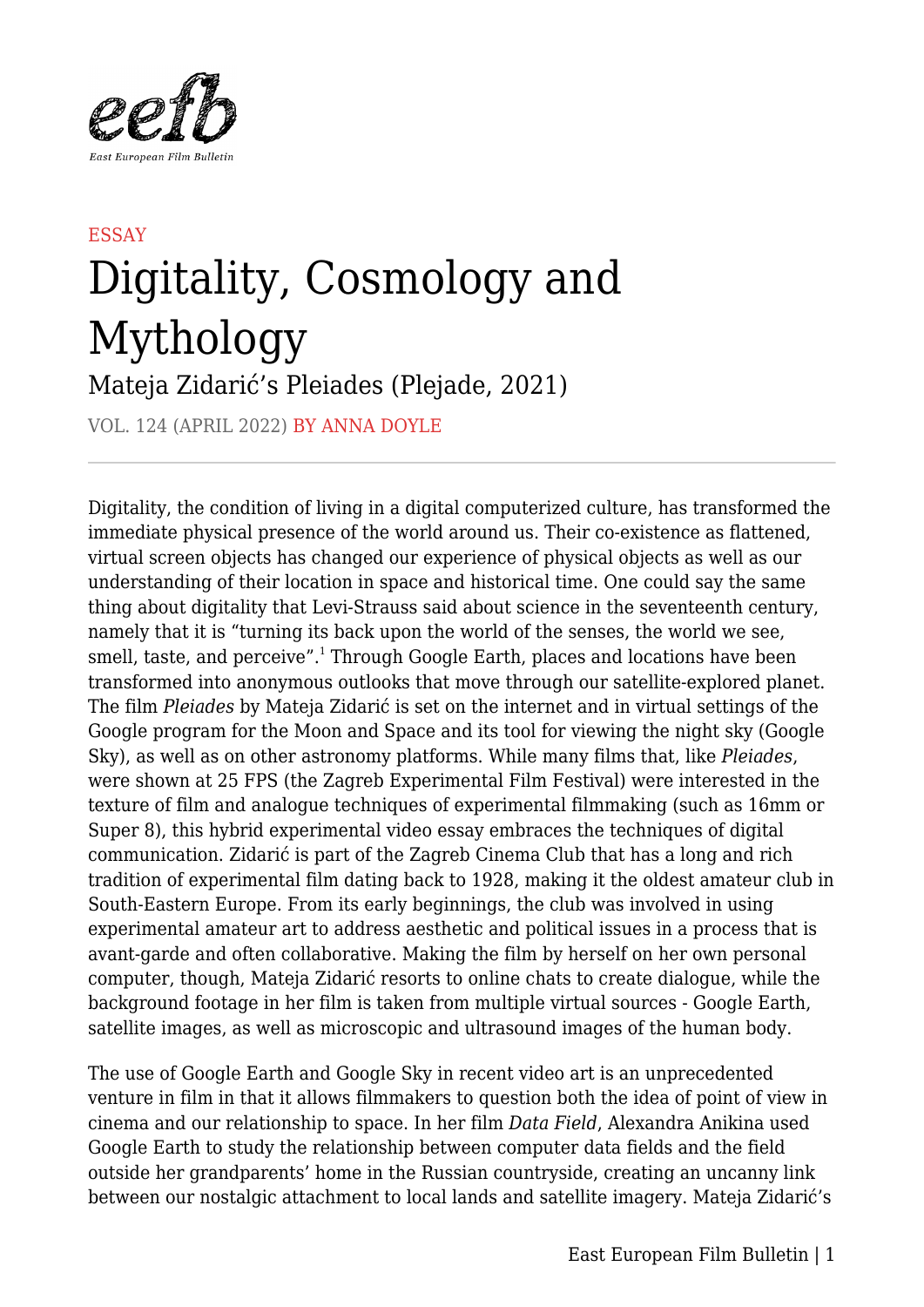short film *Pleiades* sheds light on the mythological implications of our digital age and thereby explores the meaning we attach to planets, moons, stars, nebulae, galaxies, and craters. The film draws links between astronomy, digitality and our mythological interpretations of the cosmos. In the film, macrocosmic and microcosmic dimensions are superimposed, recreating multiple layers on the two-dimensional space that is the protagonist/filmmaker's screen. As society delves deeper into virtual zones, we distance ourselves from the ancient experience of awe for the stars. However, one could say the internet is nevertheless presented in a positive light in Mateja Zidarić's film, which reveals it to be a powerful tool for understanding the interrelations between space and human questioning.

The film takes the form of a conversation between two women on an online chat platform - an anonymous female interlocutor, and the filmmaker, whose face we can see and who thus gradually evolves into the film's protagonist. They start their conversation by talking about and measuring lunar craters, discussing the science behind their creation, as well as chatting about more everyday problems of life. In parallel, the filmmaker intersperses slow-motion lunar satellite footage. We then see an image of ultrasound imaging (sonography), the technology that uses high-frequency sound waves to look inside the human body for clinical purposes – it is most likely the image of female breasts, since the filmmaker has learned that she has developed lumps in them. Zidarić explains in an interview that the first use of ultrasound for clinical purposes – ultrasound being a technique used to image the inside of the body - and the first physical exploration of the Moon in 1959, occurred almost at the same time (prior to 1959, the only available means of space exploration had been telescopic observation from Earth). Later in the film the ultrasound imagery is said to remind one of the women of a Rorschach psychiatric test. One of the main ideas of the film is to interlace the coincidence between the clinical body, both physical and mental, and astronomical space.

The appropriation of post-internet art by women artists addressing women issues calls to mind how feminist contemporary art has explored and commented on the internet's increasingly profound effects on society. For example, the 'Computer Grrrls' exhibition at the Gaité Lyrique in Paris 2019 documented the central role of women for the development of computers and the internet. In her *Untold Story of The Women Who Made The Internet* (2017), Claire L. Evans spoke about "the code writing poetesses" that were internet pioneers. *Pleiades* can be positioned within this cyber-feminist movement. The internet is inherently gendered, with male and female users developing different relationships to it. The women characters in the film are talking about and google-searching specifically female subjects, notably when the filmmaker's breast lumps are mentioned. It is also noteworthy that the title-lending Pleiades are female characters from Greek mythology. While web-surfing on Wikipedia pages, the filmmaker also draws our attention to our gender-biased relationship to science. She scrolls through Wikipedia pages of different women mathematicians and astronomers from Antiquity to 19th century Russia that have been forgotten**,** such as Neoplatonist astronomer Hypatia; Sofya Vasilyevna Kovalevskaya, born in 1850 in the Russian Empire, a mathematical pioneer and the first woman to obtain a doctorate; and Mary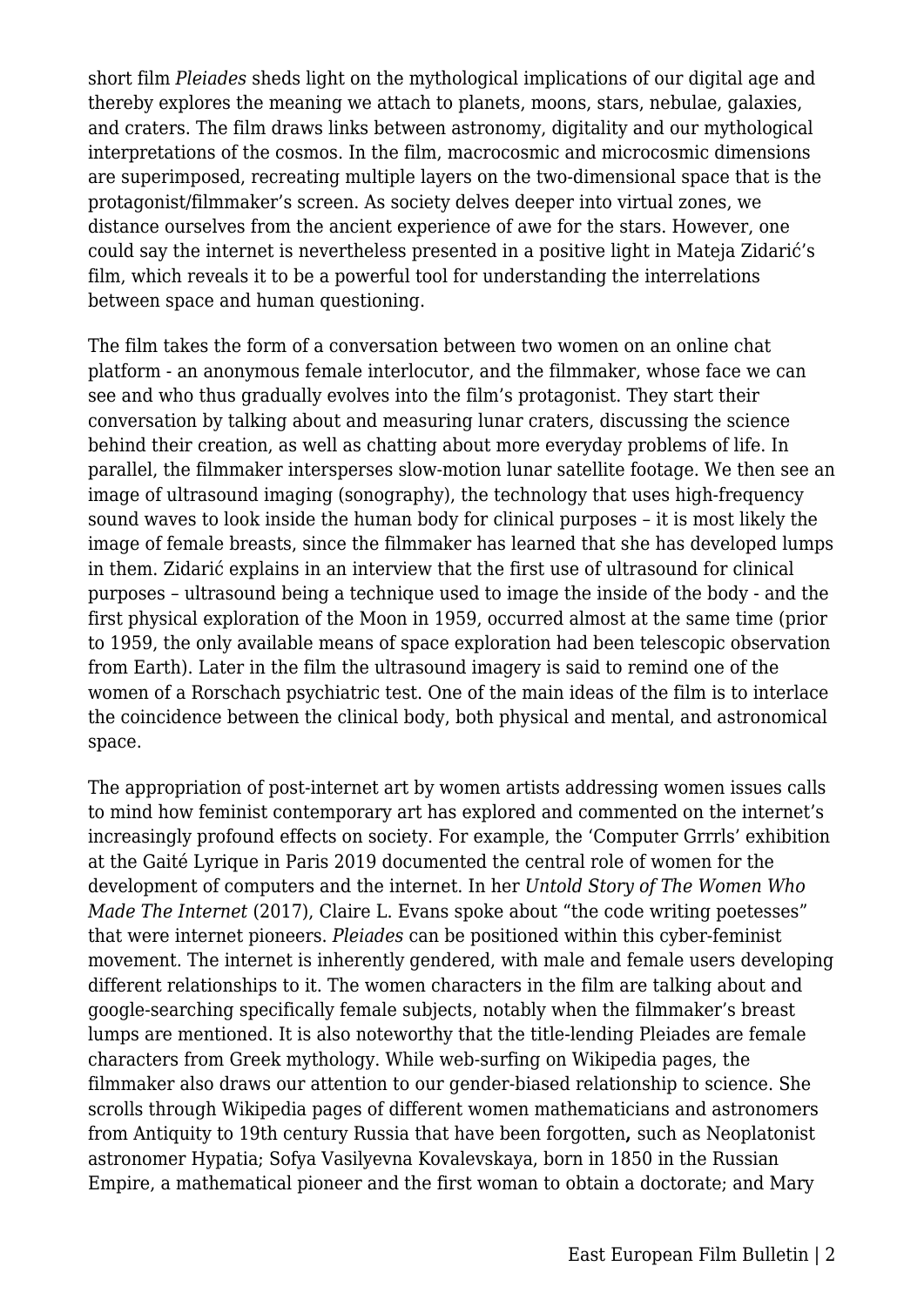Somerville, born in 1780, a polymath who was known for being the first female Honorary Member of the British Royal Astronomical Society. Many of these women were pioneer theorists whose science has often been appropriated by men. Zidarić reminds us in an interview that science and thought are social too, but that they should still be thought of as phenomena of the human mind beyond gender biases.

In the second part of the film, stars are related to a recent event: the already mentioned lumps that the filmmaker has recently developed in her breast. The protagonist demonstrates how black-and-white footage of the surface of the moon resembles the ultrasound imagery of the lumps. Amusingly, she is looking for a nickname for seven of her lumps and searches through the NASA Catalog of Lunar Nomenclature to find one. The filmmaker finally decides to call her lumps by the titlelending name "Pleiades"*,* as if the lumps in her body were determined by lucky or unlucky stars. Here, a microcosm is thought of as an area of the mind, not just the body. The emphasis on knowledge and on obsessing over such an event (the development of a lump) in the protagonist's mind is related to her fascination with stars. Moreover, the film concentrates on the origin of rather than cures for the lump – it wonders where the lump originates, and how malignant it is. By constantly parallelizing the cosmos and the body, it is as if the protagonist/filmmaker were looking for some kind of cosmological meaning rather than looking for the scientific solution to its cure. This knowledge process from the universal to the particular is understood as part of the process of myth construction in anthropology. In *The Savage Mind*, structural anthropologist Claude-Levi Strauss explains that the creation of a myth is a process that departs from a common structure - that is from the universal - to construct an event or particular story, whereas in producing an artwork artists arguably move from the contingency of an event to construct a universally relatable common meaning and structure. This film for example unlocks a metaphysical layer of meaning by retelling a specific, fairly everyday event. According to Levi-Strauss, to many cultures a myth tells stories whose metaphysical source was pre-existent in a common structure of the human mind, that is in the rules of a community or our common perception of the universe. The film explores how our observation of the universe is incorporated into the construction of mythopoieses that are common to different cultures. The universal understanding of cosmic cycles and their mythological interpretation can be used to read the microscopic particular event that is a lump in the breast, rather than speculating about it from a scientific standpoint.

The film eventually starts to investigate the nature of mythology more generally. Having different windows open on the screen creates layers that evoke different interlacing meanings: the cosmos, the human body, everyday life, mythology, famous events in the history of women in astronomy. The Pleiades, we learn from the protagonist's Wikipedia searches, also known as "The Seven Sisters", are the star cluster nearest to the Earth and can thus reveal themselves to the naked eye at night. Its stars were formed around 100 million years ago, and they have been important in many civilizations around the Earth since antiquity (from the Indigenous Australians and the Persians, to the Arabs, Aztecs and Catholics). The Ancient Egyptians used the Pleiades for the Calender of Lucky and Unlucky Days. In Greek mythology, the Pleiades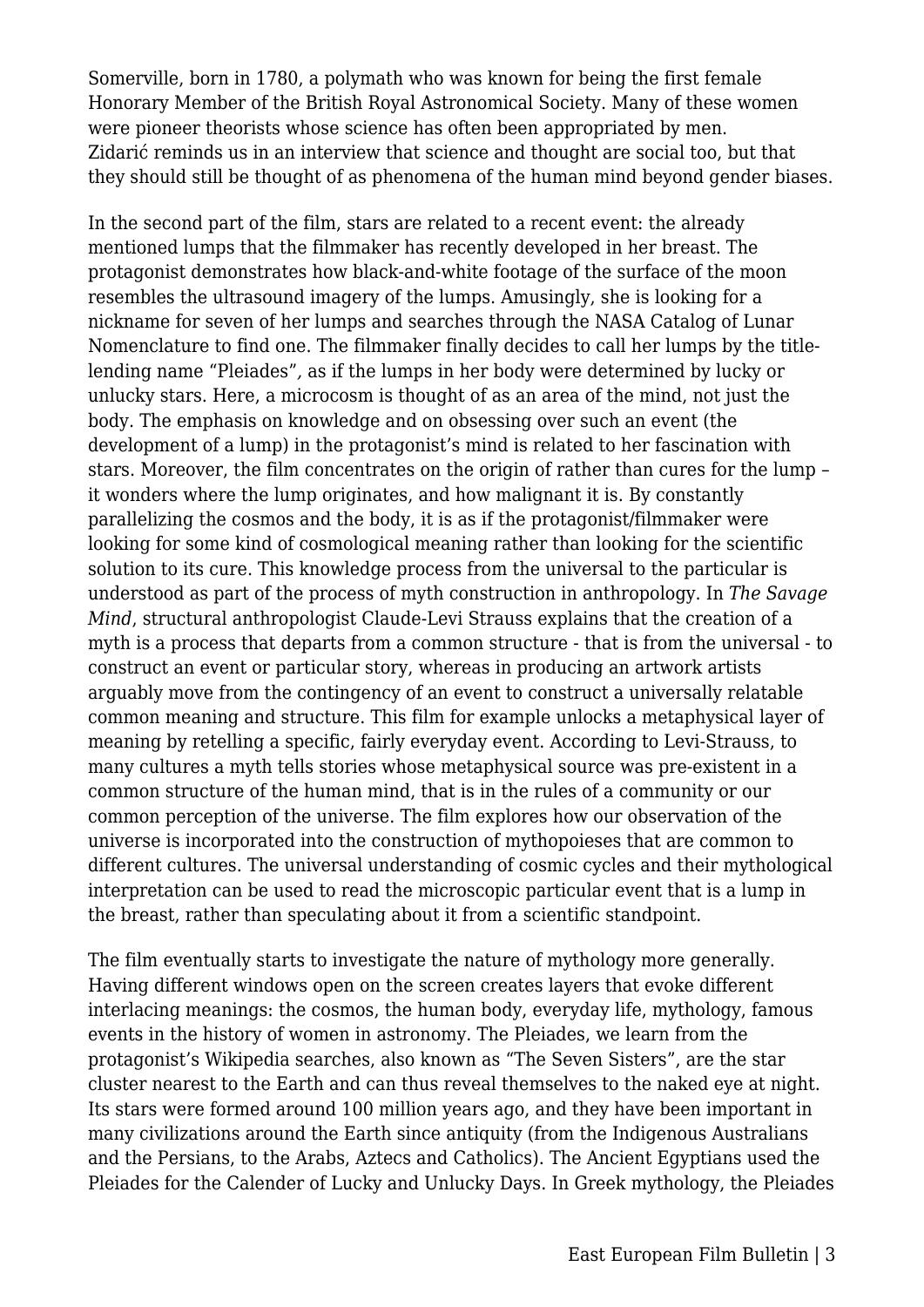are the companions of Artemis, the seven daughters of the titan Atlas and the nymph Pleone (Zeus transformed the daughters into stars to comfort their father after Orion began pursuing them).

Mythology, although adopting fiction, can be defined as a set of stories or a body of knowledge that explains the causes of the world, the reasons behind natural forces and phenomena, and cultural developments of a particular people. The filmmaker was inspired by Joseph Campbell's concept of "monomyth" - the theory that sees all mythological narratives as variations of a single great story. It claims that common patterns exist beneath the narrative elements of most great myths, regardless of their origin or time of creation. Also, these myths draw us towards our desires of transcendence and awe at being confronted with the mystery of the universe that cannot be captured in words or images. Campbell says that "mythological symbols touch and exhilarate centers of life beyond the reach of reason and coercion [...] The first function of mythology is to reconcile waking consciousness to the *mysterium tremendum et fascinans* of this universe *as it is*."<sup>2</sup> For both Campbell and the filmmaker of *Pleiades*, myths have a cosmological function, they are a form of "protoscience" in that they provide certain explanations of cosmic cycles.

Mythology was transmitted orally throughout history, but the film shows that nowadays our common knowledge comes mainly from digital civilization. Even the story of the Pleiades is mainly transmitted via digital search engines. Our mystification of constellations and the awe that is provoked by our looking at them do not require looking at the sky itself through telescopes, as they are now rendered possible through Google Sky. The knowledge available on online encyclopedias like Wikipedia, Britannica, or Encyclopedia Mythica, an internet encyclopedia on mythology, folklore, and religion, is shared by a community of users of the World Wide Web. Global individuals no longer inherit and transmit knowledge from their ancestors in a specific community that is united by their beliefs, nor do they gather it by observing their environment. Rather, users are freely filling the gaps in their knowledge through a decentralized, global and constantly available data platform – the internet. The network interconnects users in a decentralized nonmaterial community that raises the question of the perennity of the term mythology. Is mythology still relevant in the global, Westernized, late capitalistic world, without it being a form of postmodern nostalgia? Can the internet be understood as a form of mythology? Movies, television, computer games, comics, and graphic novels all resort to mythological stories. However, it seems that mythology is rapidly changing. Perhaps what could be said with this film is that the common knowledge of peoples can be archived and found on networks that co-create a sense of virtual global community that does, however, detach itself from the ritualistic archaic aura of the oral beginnings of myth transmission.

Furthermore, the film demonstrates the dangers and joys of how one can both lose and find oneself on the internet. The whole conversation between the two women in the film is built on associations and coincidences that are created by and through the World Wide Web. The importance of the number seven in the film is an example of this associative process: the nine brightest stars of the Pleiades constellation are named